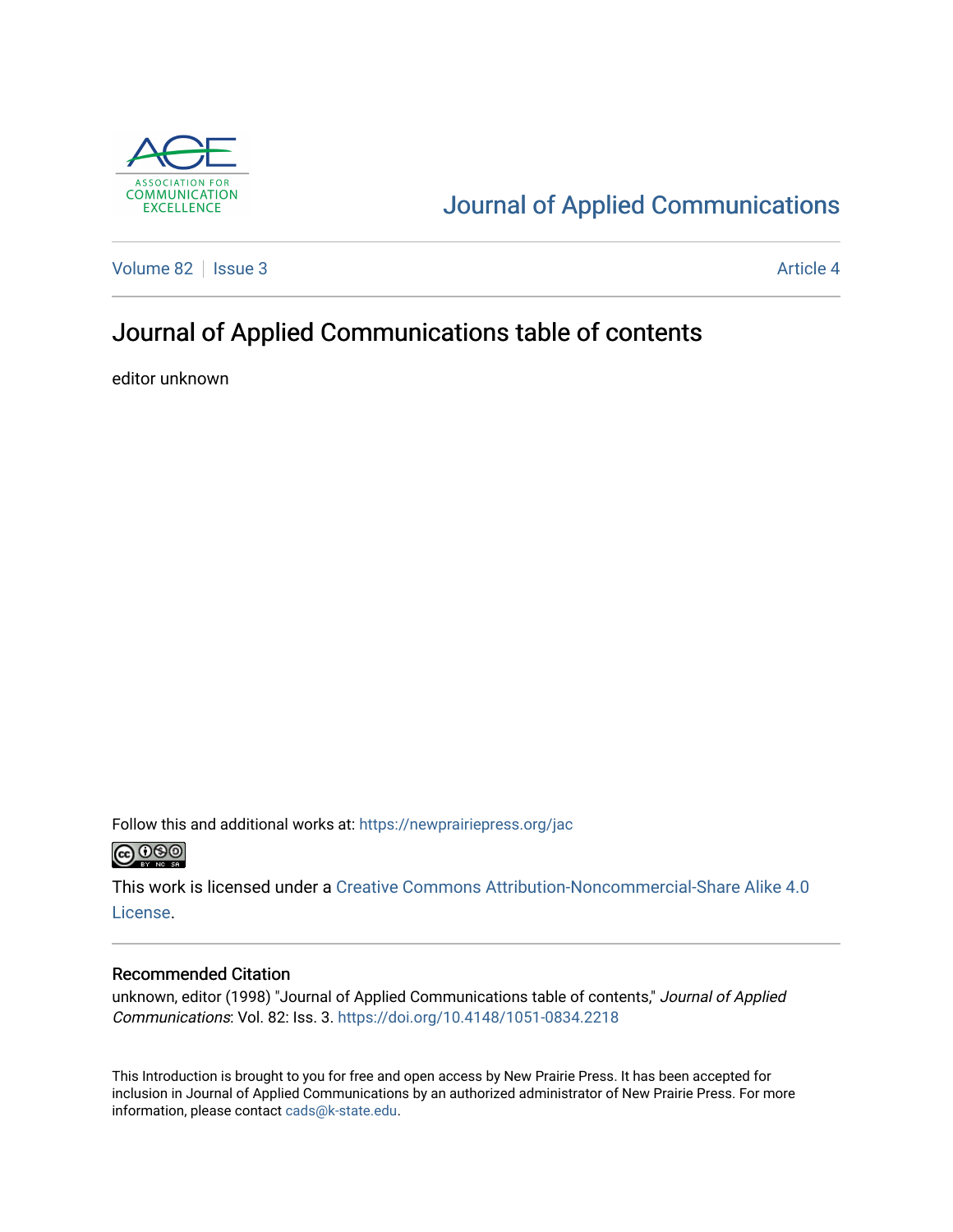### Journal of Applied Communications table of contents

#### Abstract

Table of contents for vol. 82, no. 3 (1998) of Journal of Applied Communications

This introduction is available in Journal of Applied Communications: <https://newprairiepress.org/jac/vol82/iss3/4>